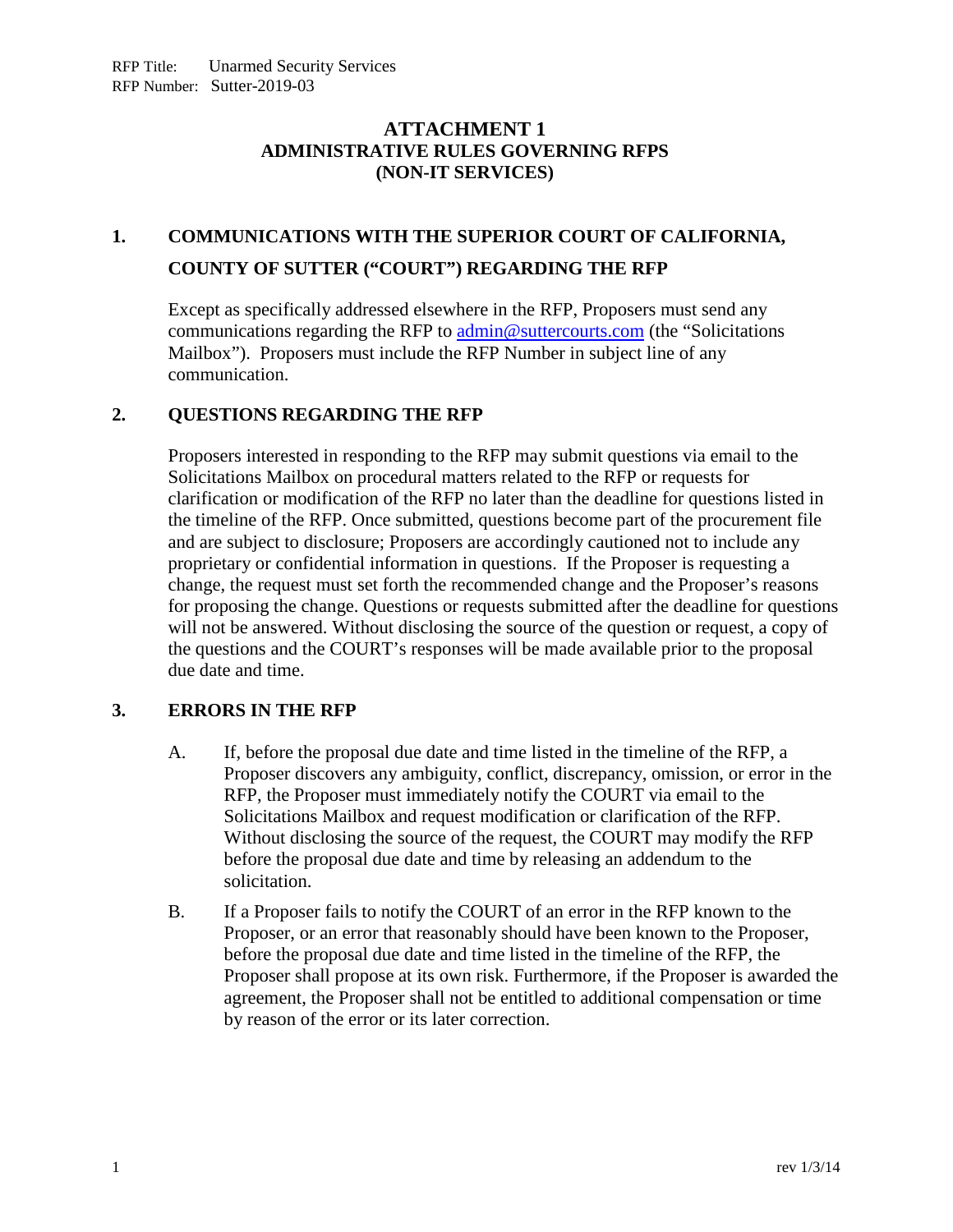## **4. ADDENDA**

- A. The COURT may modify the RFP before the proposal due date and time listed in the timeline of the RFP by issuing an addendum. It is each Proposer's responsibility to inform itself of any addendum prior to its submission of a proposal.
- B. If any Proposer determines that an addendum unnecessarily restricts its ability to propose, the Proposer shall immediately notify the COURT via email to the Solicitations Mailbox no later than one day following issuance of the addendum.

## **5. WITHDRAWAL AND RESUBMISSION/MODIFICATION OF PROPOSALS**

A Proposer may withdraw its proposal at any time before the deadline for submitting proposals by notifying the COURT in writing of its withdrawal. The notice must be signed by the Proposer. The Proposer may thereafter submit a new or modified proposal, provided that it is received at the COURT no later than the proposal due date and time listed in the timeline of the RFP. Modifications offered in any other manner, oral or written, will not be considered. Proposals cannot be changed or withdrawn after the proposal due date and time listed in the timeline of the RFP.

# **6. ERRORS IN THE PROPOSAL**

If errors are found in a proposal, the COURT may reject the proposal; however, the COURT may, at its sole option, correct arithmetic or transposition errors or both on the basis that the lowest level of detail will prevail in any discrepancy. If these corrections result in significant changes in the amount of money to be paid to the Proposer (if selected for the award of the agreement), the Proposer will be informed of the errors and corrections thereof and will be given the option to abide by the corrected amount or withdraw the proposal.

#### **7. RIGHT TO REJECT PROPOSALS**

- A. Before the proposal due date and time listed in the timeline of the RFP, the COURT may cancel the RFP for any or no reason. After the proposal due date and time listed in the timeline of the RFP, the COURT may reject all proposals and cancel the RFP if the COURT determines that: (i) the proposals received do not reflect effective competition; (ii) the cost is not reasonable; (iii) the cost exceeds the amount expected; or (iv) awarding the contract is not in the best interest of the COURT.
- B. The COURT may or may not waive an immaterial deviation or defect in a proposal. The COURT's waiver of an immaterial deviation or defect shall in no way modify the RFP or excuse a Proposer from full compliance with RFP specifications. Until a contract resulting from this RFP is signed, the COURT reserves the right to accept or reject any or all of the items in the proposal, to award the contract in whole or in part and/or negotiate any or all items with individual Proposers if it is deemed in the COURT's best interest. A notice of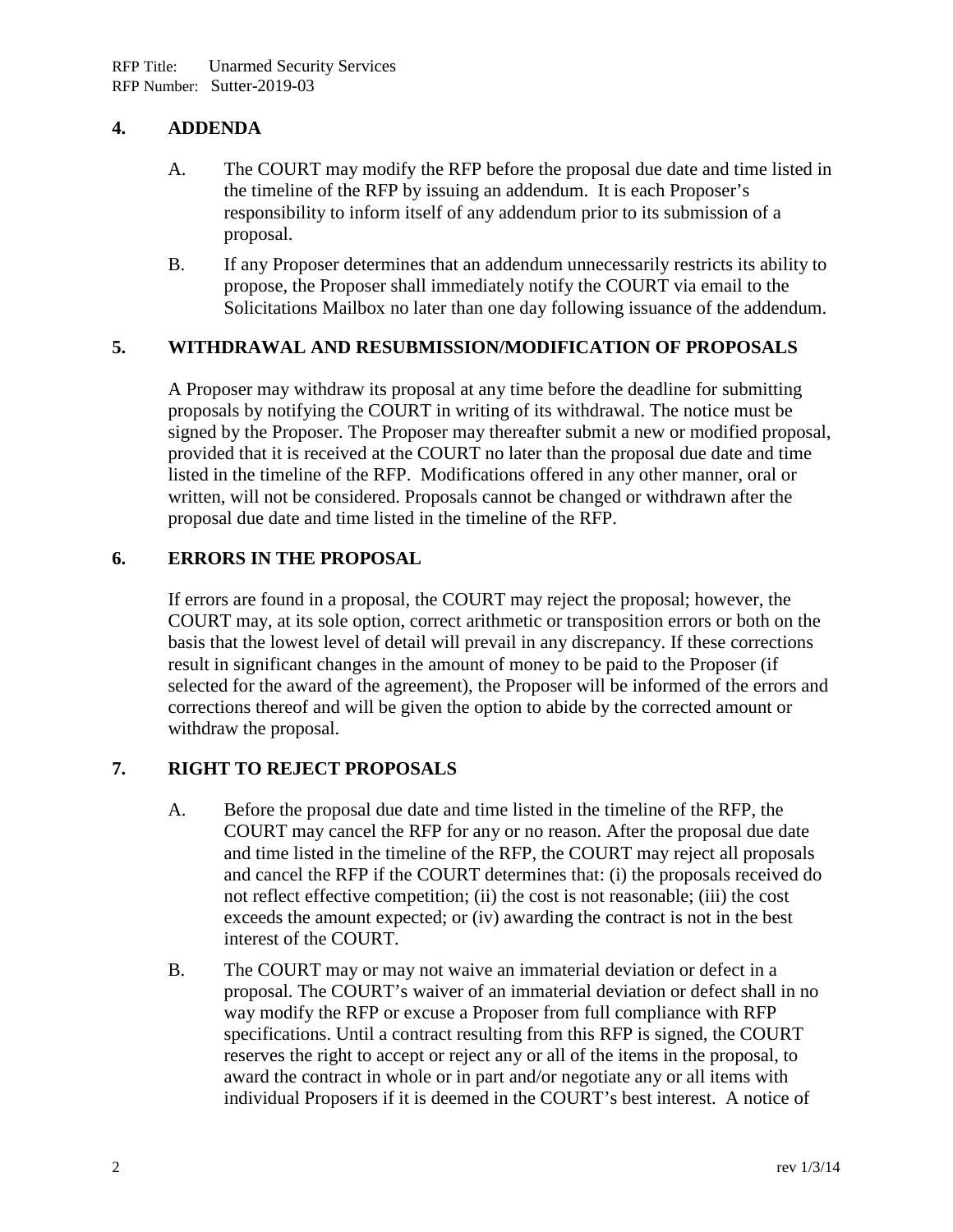intent to award does not constitute a contract, and confers no right of contract on any Proposer.

- C. The COURT reserves the right to issue similar RFPs in the future. The RFP is in no way an agreement, obligation, or contract and in no way is the COURT or the State of California responsible for the cost of preparing the proposal.
- D. Proposers are specifically directed **NOT** to contact any COURT personnel or consultants for meetings, conferences, or discussions that are related to the RFP at any time between release of the RFP and any award and execution of a contract. Unauthorized contact with any COURT personnel or consultants may be cause for rejection of the Proposer's proposal.

# **8. EVALUATION PROCESS**

- A. An evaluation team will review all proposals that are received by the appropriate deadline to determine the extent to which they comply with RFP requirements.
- B. Proposals that contain false or misleading statements may be rejected if in the COURT's opinion the information was intended to mislead the evaluation team regarding a requirement of the RFP.
- C. During the evaluation process, the COURT may require a Proposer's representative to answer questions with regard to the Proposer's proposal. Failure of a Proposer to demonstrate that the claims made in its proposal are in fact true may be sufficient cause for deeming a proposal non-responsive.
- D. In the event of a tie, the contract will be awarded to the winner of a single coin toss. The coin toss will be witnessed by two COURT employees. The COURT will provide notice of the date and time of the coin toss to the affected Proposers, who may attend the coin toss at their own expense.

# **9. DISPOSITION OF MATERIALS**

All materials submitted in response to the RFP will become the property of the COURT and will be returned only at the COURT's option and at the expense of the Proposer submitting the proposal.

# **10. PAYMENT**

- A. Payment terms will be specified in any agreement that may ensue as a result of the RFP.
- B. **THE COURT DOES NOT MAKE ADVANCE PAYMENT FOR SERVICES.** Payment is normally made based upon completion of tasks as provided in the agreement between the COURT and the selected Proposer.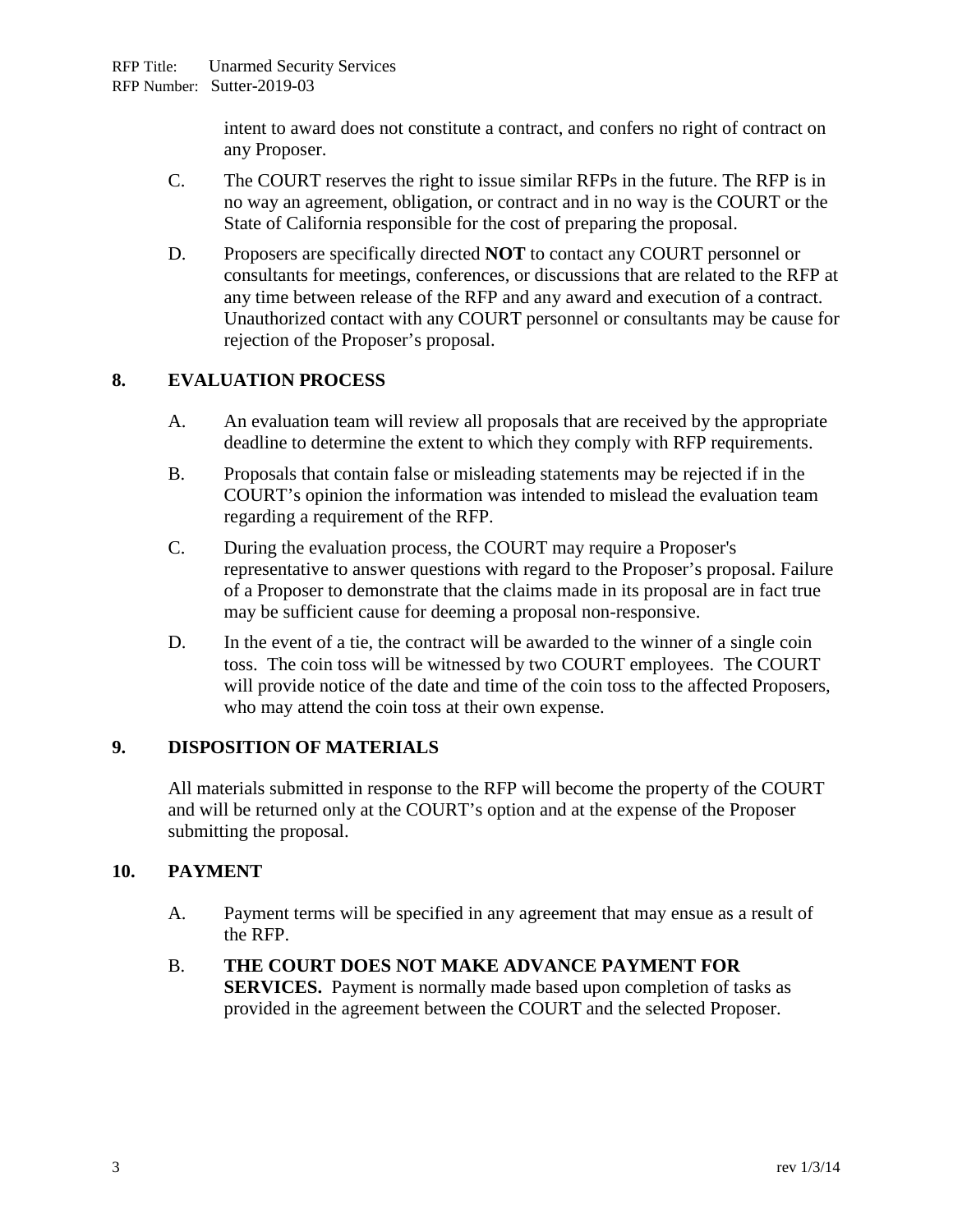# **11. AWARD AND EXECUTION OF AGREEMENT**

- A. Award of contract, if made, will be in accordance with the RFP to a responsible Proposer submitting a proposal compliant with all the requirements of the RFP and any addenda thereto (including any administrative or technical requirements), except for such immaterial defects as may be waived by the COURT.
- B. A Proposer submitting a proposal must be prepared to use a standard COURT contract form rather than its own contract form.
- C. The COURT will make a reasonable effort to execute any contract based on the RFP within forty-five (45) days of selecting a proposal that best meets its requirements. However, exceptions taken by a Proposer may delay execution of a contract.
- D. Upon award of the agreement, the agreement shall be signed by the Proposer in two original contract counterparts and returned, along with the required attachments, to the COURT no later than ten (10) business days of receipt of agreement form or prior to the end of June if award is at fiscal year-end. Agreements are not effective until executed by both parties. Any work performed before receipt of a fully-executed agreement shall be at the Proposer's own risk.

## **12. FAILURE TO EXECUTE THE AGREEMENT**

The period for execution set forth in Section 11 ("Award and Execution of Agreement") may only be changed by mutual agreement of the parties. Failure to execute the agreement within the time frame identified above constitutes sufficient cause for voiding the award. Failure to comply with other requirements within the set time constitutes failure to execute the agreement. If the successful Proposer refuses or fails to execute the agreement, the COURT may award the agreement to the next qualified Proposer.

### **13. NEWS RELEASES**

News releases or other publicity pertaining to the award of a contract may not be issued without prior written approval of Court Executive Officer.

# **14. ANTI-TRUST CLAIMS**

A. In submitting a proposal to the COURT, the Proposer offers and agrees that if the proposal is accepted, the Proposer will assign to the COURT all rights, title, and interest in and to all causes of action it may have under Section 4 of the Clayton Act (15 U.S.C. Sec. 15) or under the Cartwright Act Chapter 2, commencing with Section 16700, of Part 2 of Division 7 of the Business and Professions Code), arising from purchases of goods, materials, or services by the Proposer for sale to the COURT pursuant to the proposal. Such assignment